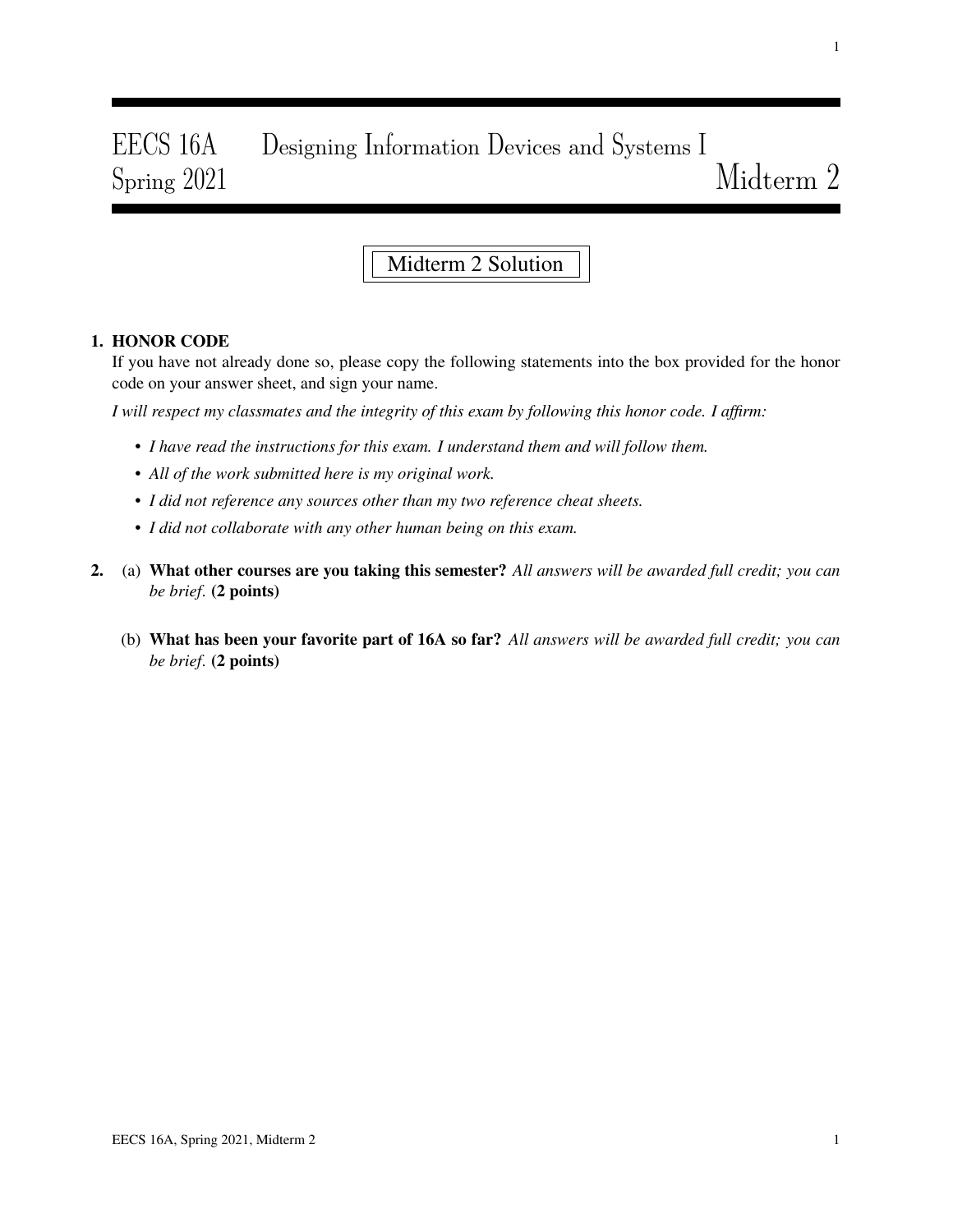#### 3. Circuit Analysis (18 points)

For the circuit in the following diagram, answer parts  $(a) - (e)$ .

You should not change the labels that are already given in the diagram. If you add any additional labels for your analysis, you should show your labels in the answer sheet for the corresponding part(s).



(a) (3 points) Redraw the circuit diagram in your answer sheet. Following the passive sign convention, label (i) the current  $I_S$  through the voltage source  $V_S$ , (ii) the current  $I_1$  through the resistor  $R_1$ , and (iii) the voltage  $V_3$  across the resistor  $R_3$ .

Solution: Following the passive sign convention (current flows into the terminal with a positive voltage), we have the labels for  $I_S$ ,  $I_1$ , and  $V_3$  shown in the following diagram.



(b) (2 points) Write the KVL expression for the loop drawn in the circuit diagram in terms of voltages *VS*, *V*1, and *V*2.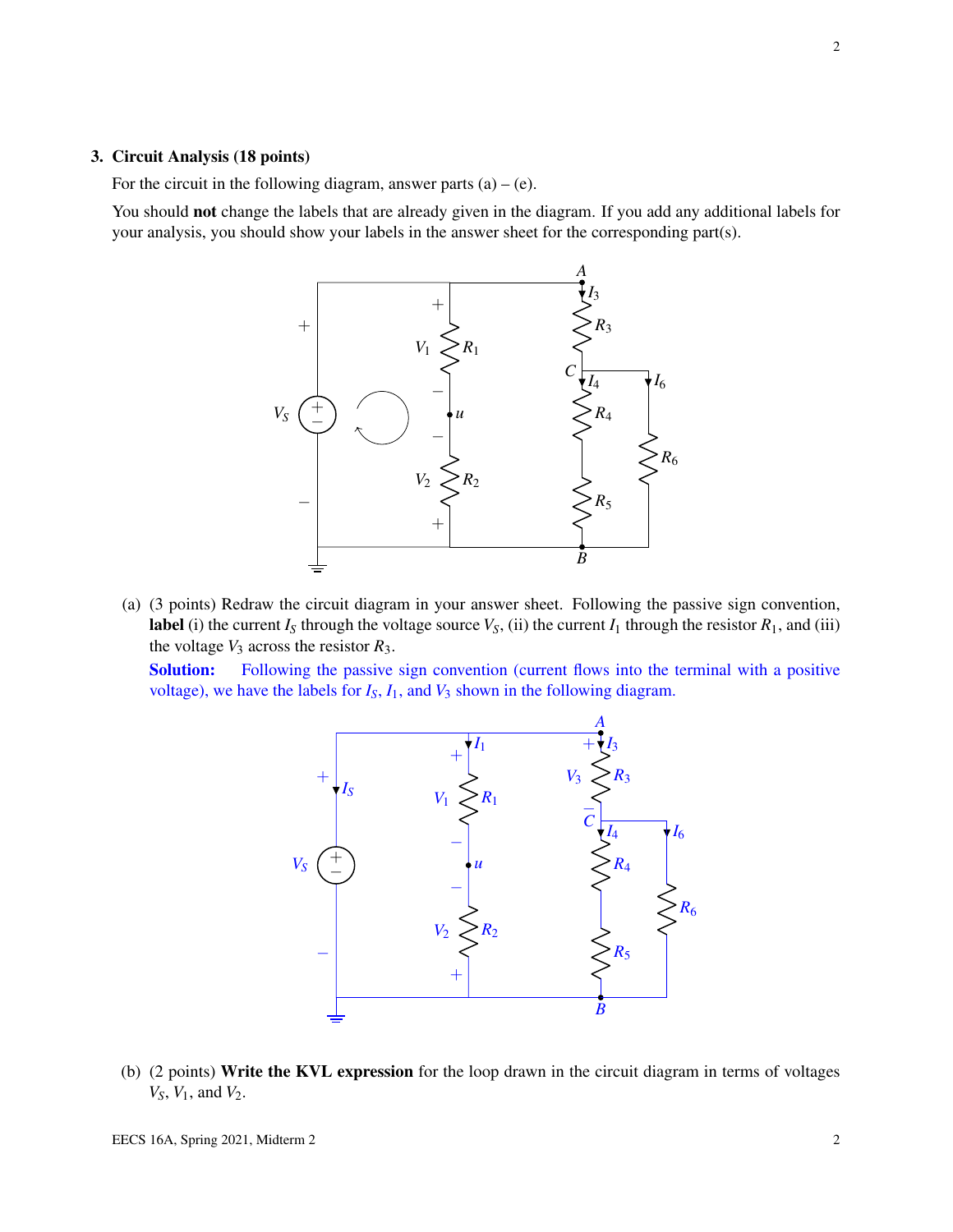**Solution:** If we travel in the loop, we will first meet the negative terminal of  $V_s$ , the positive terminal of  $V_1$ , and the negative terminal of  $V_2$ , respectively. So the KVL expression is

$$
-V_S + V_1 - V_2 = 0.
$$

Any equivalent expressions (for example,  $V_S - V_1 + V_2 = 0$ ,  $V_S + V_2 = V_1$ , etc.) are acceptable.

(c) (2 points) Write the KCL expression at node *C* in terms of currents  $I_3$ ,  $I_4$ , and  $I_6$  as labeled in the circuit diagram.

Solution: *I*<sup>3</sup> flows into the node, and *I*4, *I*<sup>6</sup> flow out of the node, so the KCL expression is

$$
-I_3 + I_4 + I_6 = 0.
$$

Any equivalent expressions (for example,  $I_3 - I_4 - I_6 = 0$ ,  $I_3 = I_4 + I_6$ , etc.) are acceptable.

(d) (5 points) Given  $V_S = 5$  V,  $R_1 = 1$  kΩ,  $R_2 = 4$  kΩ,  $R_3 = 2.5$  kΩ,  $R_4 = 1$  kΩ,  $R_5 = 4$  kΩ,  $R_6 = 5$  kΩ, solve for the values of the element voltages  $V_1$ ,  $V_2$ , and the node voltage  $u$ . Show your work. You can use any circuit analysis techniques you have learned in this course. Solution: We can solve this problem by NVA. Based on our labels in part (a), further label the current through  $R_2$ :



Write the KCL expression for the node with unknown voltage *u*:

$$
I_1+I_2=0.
$$

Connect the node voltages with the element voltages:

$$
V_1 = V_S - u,
$$
  

$$
V_2 = 0 - u = -u.
$$

According to Ohm's Law, we know

$$
I_1 = \frac{V_1}{R_1} = \frac{V_S - u}{R_1},
$$
  

$$
I_2 = \frac{V_2}{R_2} = \frac{-u}{R_2}.
$$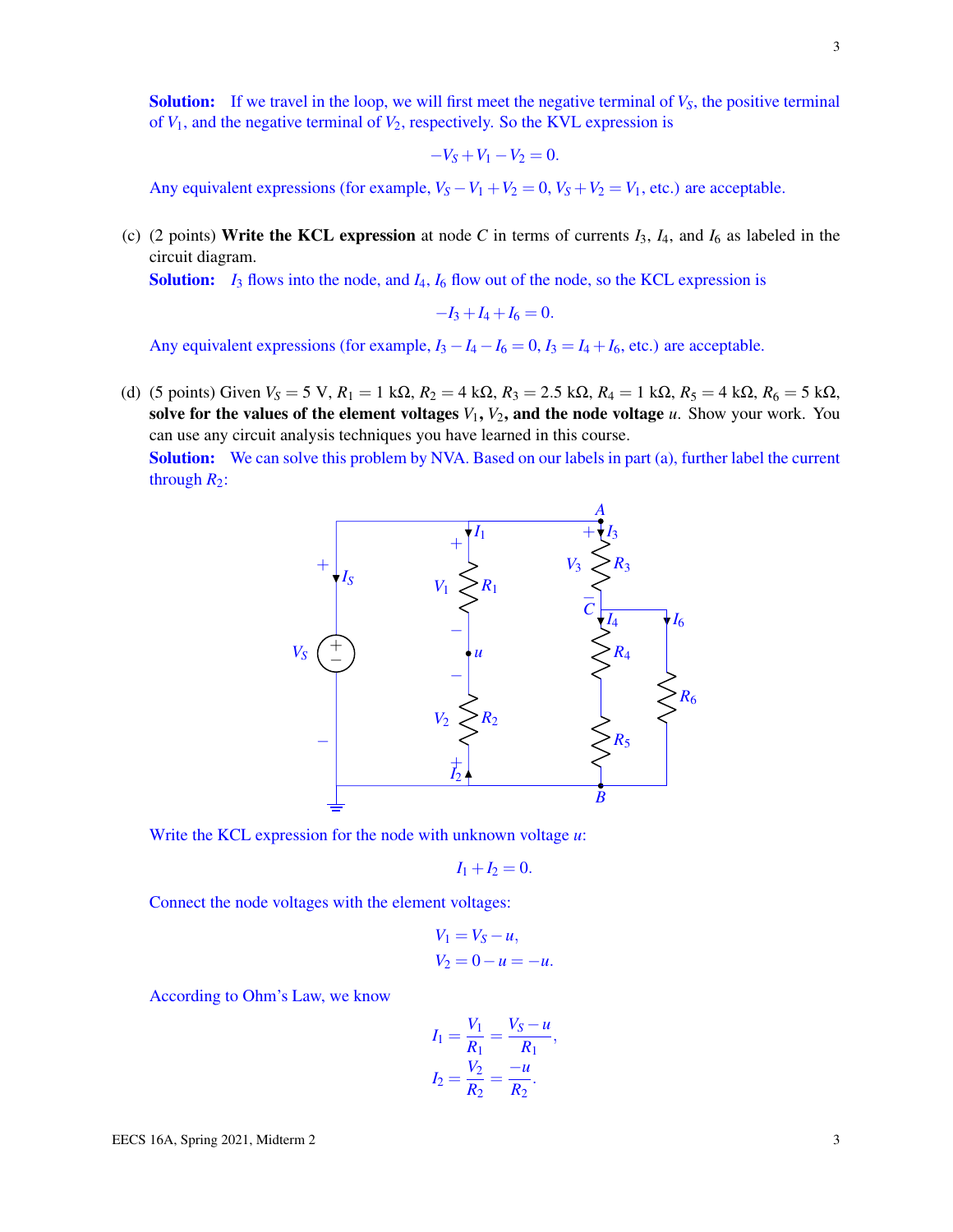Plug in the KCL expression:

$$
\frac{V_S - u}{R_1} + \frac{-u}{R_2} = 0
$$
  
\n
$$
\Rightarrow \frac{R_1 + R_2}{R_1 R_2} u = \frac{V_S}{R_1}
$$
  
\n
$$
\Rightarrow u = \frac{R_2}{R_1 + R_2} V_S = \frac{4 k\Omega}{1 k\Omega + 4 k\Omega} \times 5 V = 4 V.
$$

Therefore,

$$
V_1 = V_S - u = 5 \text{ V} - 4 \text{ V} = 1 \text{ V},
$$
  

$$
V_2 = -u = -4 \text{ V}.
$$

Alternative solution: We know  $R_1$  and  $R_2$  form a voltage divider for  $V_S$ . From the voltage divider equation we learned from the lecture, the node voltage

$$
u = \frac{R_2}{R_1 + R_2} V_S = \frac{4 \text{ k}\Omega}{1 \text{ k}\Omega + 4 \text{ k}\Omega} \times 5 \text{ V} = 4 \text{ V}.
$$

Therefore,

$$
V_1 = V_S - u = 5 \text{ V} - 4 \text{ V} = 1 \text{ V},
$$
  

$$
V_2 = -u = -4 \text{ V}.
$$

(e) (6 points) Given  $V_s = 5 \text{ V}$ ,  $R_1 = 1 \text{ k}\Omega$ ,  $R_2 = 4 \text{ k}\Omega$ ,  $R_3 = 2.5 \text{ k}\Omega$ ,  $R_4 = 1 \text{ k}\Omega$ ,  $R_5 = 4 \text{ k}\Omega$ ,  $R_6 = 5 \text{ k}\Omega$ .

- i. If we combine  $R_3$ ,  $R_4$ ,  $R_5$ , and  $R_6$  as an equivalent resistor  $R_{eq}$  connecting between the nodes *A* and *B*, what is the value of *R*eq?
- ii. What are the values of the current  $I_3$  and the power dissipated by  $R_3$ ? Show your work.

**Solution:** Between nodes C and B, we have  $R_4$  and  $R_5$  in series, and their equivalent resistor is in parallel with  $R_6$ , so the equivalent resistance for  $R_4$ ,  $R_5$ , and  $R_6$  between nodes *C* and *B* is

$$
R_{\text{eq},C-B} = \frac{(R_4 + R_5)R_6}{(R_4 + R_5) + R_6} = \frac{(1 \text{ k}\Omega + 4 \text{ k}\Omega) \times 5 \text{ k}\Omega}{1 \text{ k}\Omega + 4 \text{ k}\Omega + 5 \text{ k}\Omega} = 2.5 \text{ k}\Omega.
$$

 $R_{eq,C-B}$  is in series with  $R_3$ , so

$$
R_{\text{eq}} = R_{\text{eq},C-B} + R_3 = 2.5 \text{ k}\Omega + 2.5 \text{ k}\Omega = 5 \text{ k}\Omega.
$$

The current  $I_3$  is the same as the current through  $R_{eq}$  if we replace  $R_3$ ,  $R_4$ ,  $R_5$ , and  $R_6$  with  $R_{eq}$ , i.e.

$$
I_3 = \frac{V_S}{R_{\text{eq}}} = \frac{5 \text{ V}}{5 \text{ k}\Omega} = 1 \text{ mA}.
$$

Therefore, the power dissipated by  $R_3$  is

$$
P_{R_3} = I_3^2 R_3 = (1 \text{ mA})^2 \times 2.5 \text{ k}\Omega = 2.5 \text{ mW}.
$$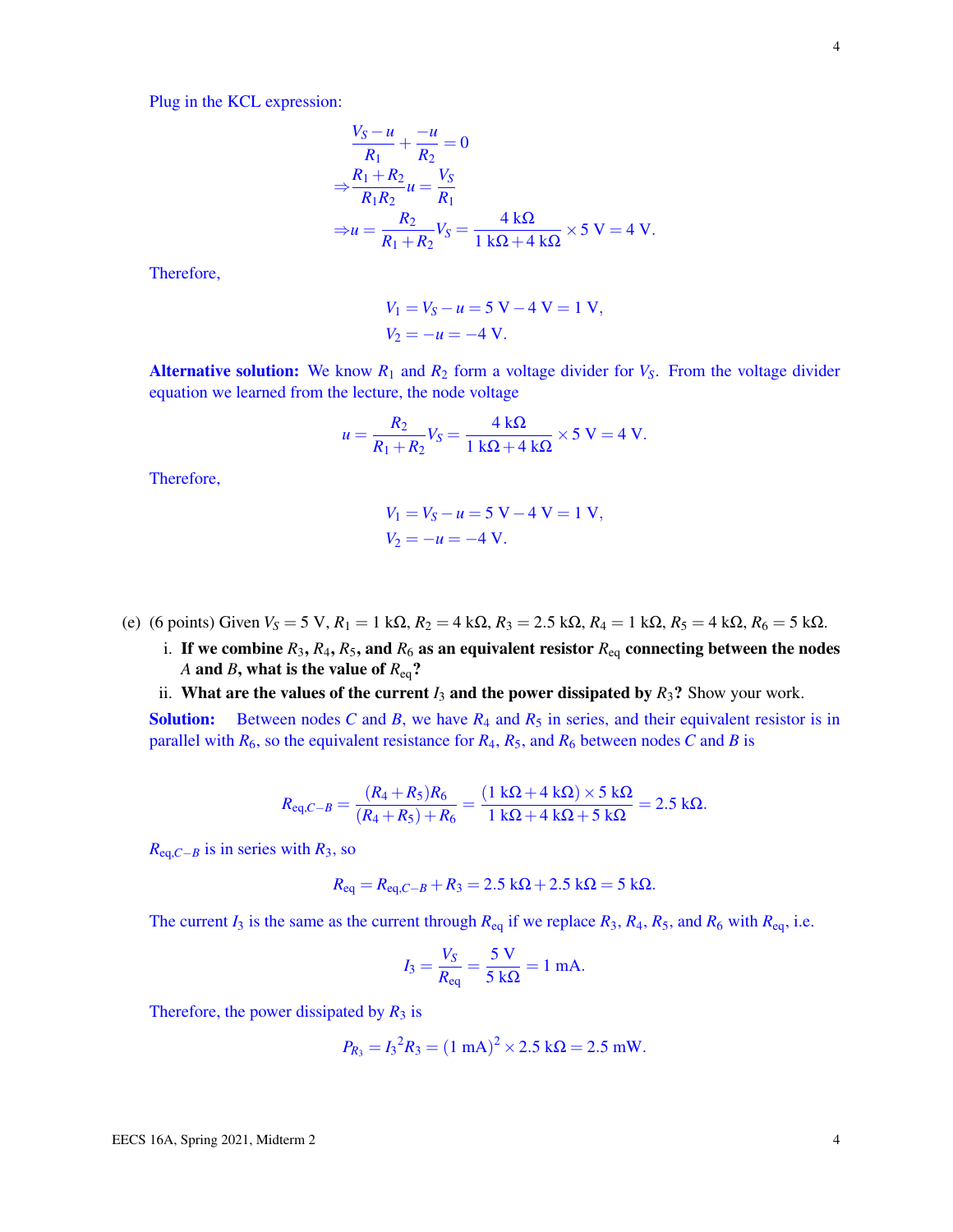#### 4. Capacitive TouchSki (12 points)

One of your friendly lab TAs is preparing to go skiing for the first time! As excited as she is, she's very worried about losing her balance. To ease her mind, she decides to apply what she knows about capacitors to create a circuit that will indicate if there is excessive force applied to either ski.

In this question, we will examine a force-sensing circuit for a single ski.

(a) (3 points) To create a sufficiently large capacitance, your TA affixes conductive plates to both the bottom of the boot and the top of the ski, with a thin insulating layer with permittivity  $\varepsilon$  in between. The boot has area  $A_{boot}$  and overlaps completely with the ski. Measurements show that the thickness *t* of the insulating layer varies with the force *F* as  $t = \frac{1}{kF}$ , where *k* is some constant. Write the capacitance  $C_{\text{boot}}$  as a function of the force applied, the area of the boot, and constants. Solution:

$$
C_{\text{boot}} = \varepsilon \frac{A_{\text{boot}}}{t} = \varepsilon A_{\text{boot}} kF
$$

(b) (4 points) In order to measure the capacitance *C*boot, you are given the following circuit. Assume the capacitors have no initial charge before connected to the voltage source.



What is the voltage  $V_{\text{boot}}$  in terms of  $V_{\text{s}}, C_{\text{boot}},$  and  $C_{\text{fixed}}$ ? Solution:

$$
V_{\text{boot}} = \frac{C_{\text{fixed}}}{C_{\text{boot}} + C_{\text{fixed}}} V_{\text{s}}
$$

(c) (5 points) Now, you'd like to control an LED based on the force applied to the ski. Redraw the following circuit in your answer sheet, **complete the circuit so it sets**  $V_{\text{out}} = 5 \text{ V}$  when  $V_{\text{boot}} < 2.5 \text{ V}$ , and  $V_{\text{out}} = 0$  V when  $V_{\text{boot}} > 2.5$  V (you don't need to consider the special case when  $V_{\text{boot}} = 2.5$  V). You may use one comparator and up to two additional voltage sources.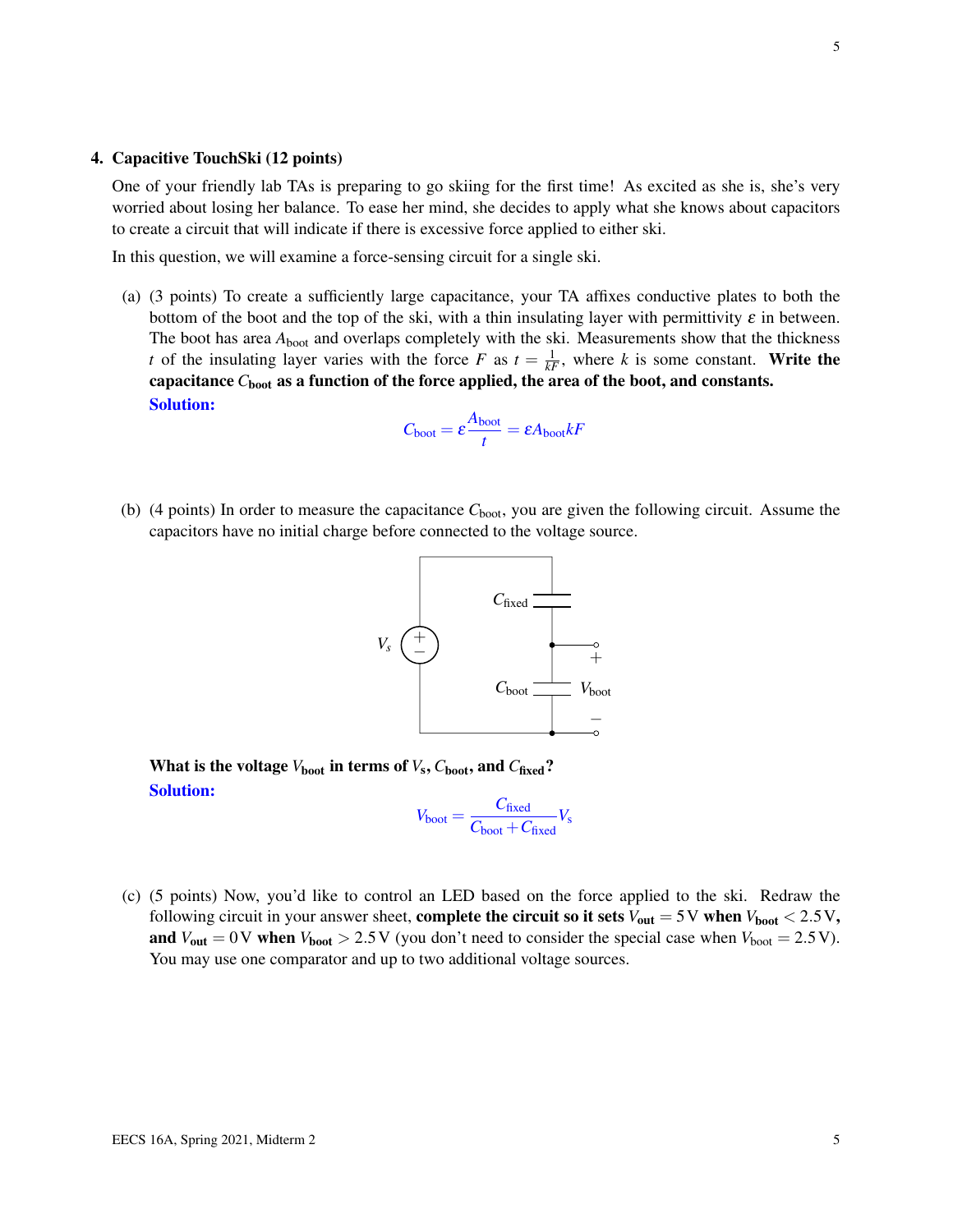

Note that the node  $V_{boot}$  should be connected to the negative terminal of the comparator, and the other end of  $C_{boot}$  should be grounded. The power rails  $V_{DD} = 5$  V and  $V_{SS} = 0$  V should be specified in your answer, however we will grant full credit if you label the correct *VDD* and *VSS* values without drawing the 5 V voltage source for  $V_{DD}$ .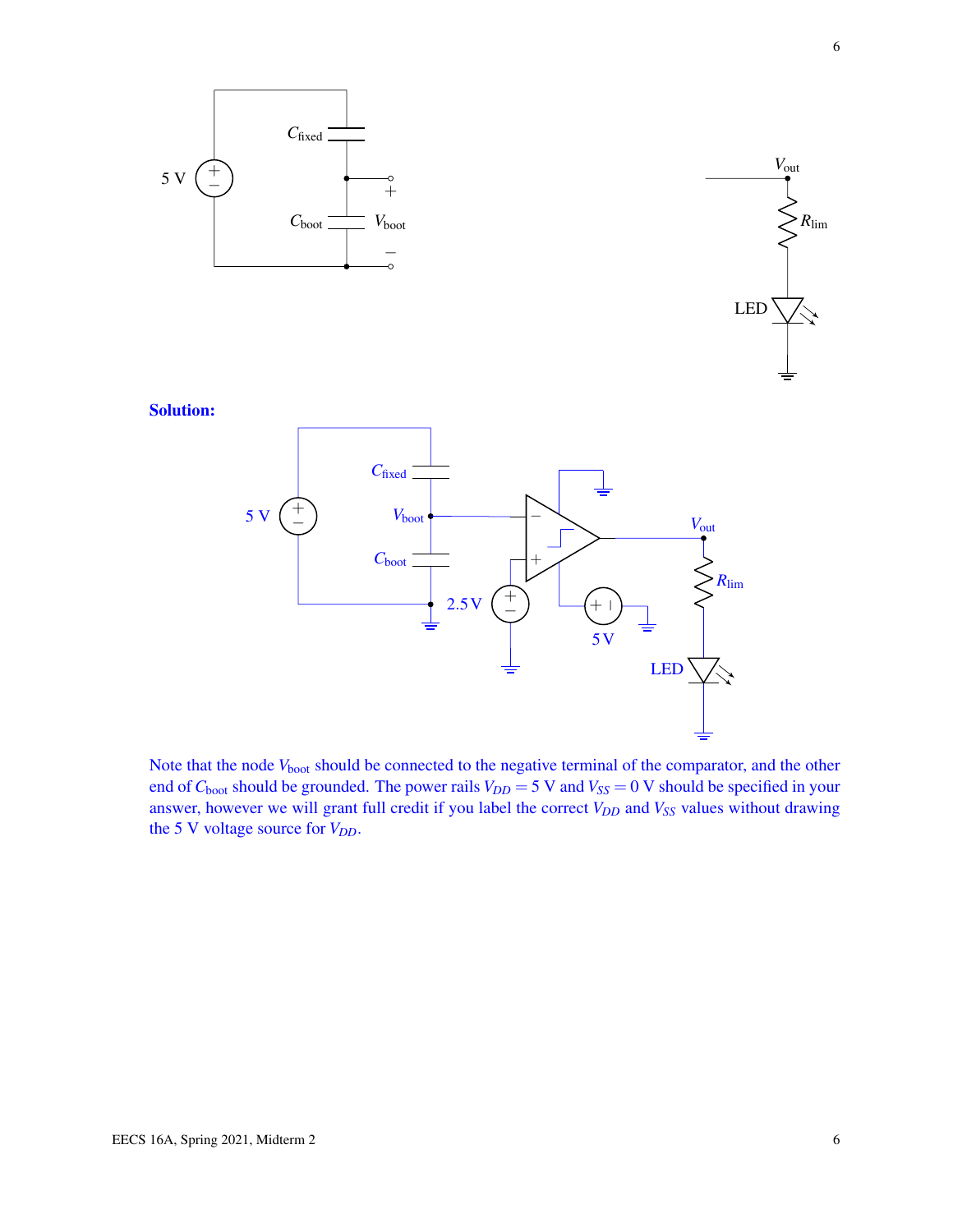#### 5. Resistive Temperature Sensor (17 points)

Oh no! Predictably, your lab TA gets hurt on the first day of her ski trip and is instructed to ice her injury regularly. However, she's finding that the ice packs are often too cold or too warm and needs a way to track their temperature.

Fortunately, she remembers from 16A that the resistance of many resistors is dependent on temperature! Using this information, you decide to help her build a temperature-sensing device. *Note: in this problem, temperature T is measured in the unit of Celsius.*

(a) (6 points) You have different types of resistive bars available in your lab. For each of the following two resistive bars, express the total resistance in terms of the given quantities and dimensions.



resistivity of copper =  $\rho_{C_0}(1+\alpha T) \Omega \cdot \text{cm}$ resistivity of nickel =  $\rho_{N_o}(1+\beta T) \Omega \cdot \text{cm}$ 

Solution:

i. For this bar,  $R_{Total} = R_{Copper} + R_{Nickel}$ 

$$
R_{Copper} = \rho_C \frac{L}{A} = \frac{5}{4} \rho_{C_o} (1 + \alpha T)
$$
  
\n
$$
R_{Nickel} = \rho_N \frac{L}{A} = \frac{5}{4} \rho_{N_o} (1 + \beta T)
$$
  
\n
$$
R_{Total} = \frac{5}{4} (\rho_{C_o} (1 + \alpha T) + \rho_{N_o} (1 + \beta T))
$$

ii. For this bar,  $R_{Total} = \frac{R_{Copper}R_{Nickel}}{R_{Canner} + R_{Nickel}}$ *RCopper*+*RNickel*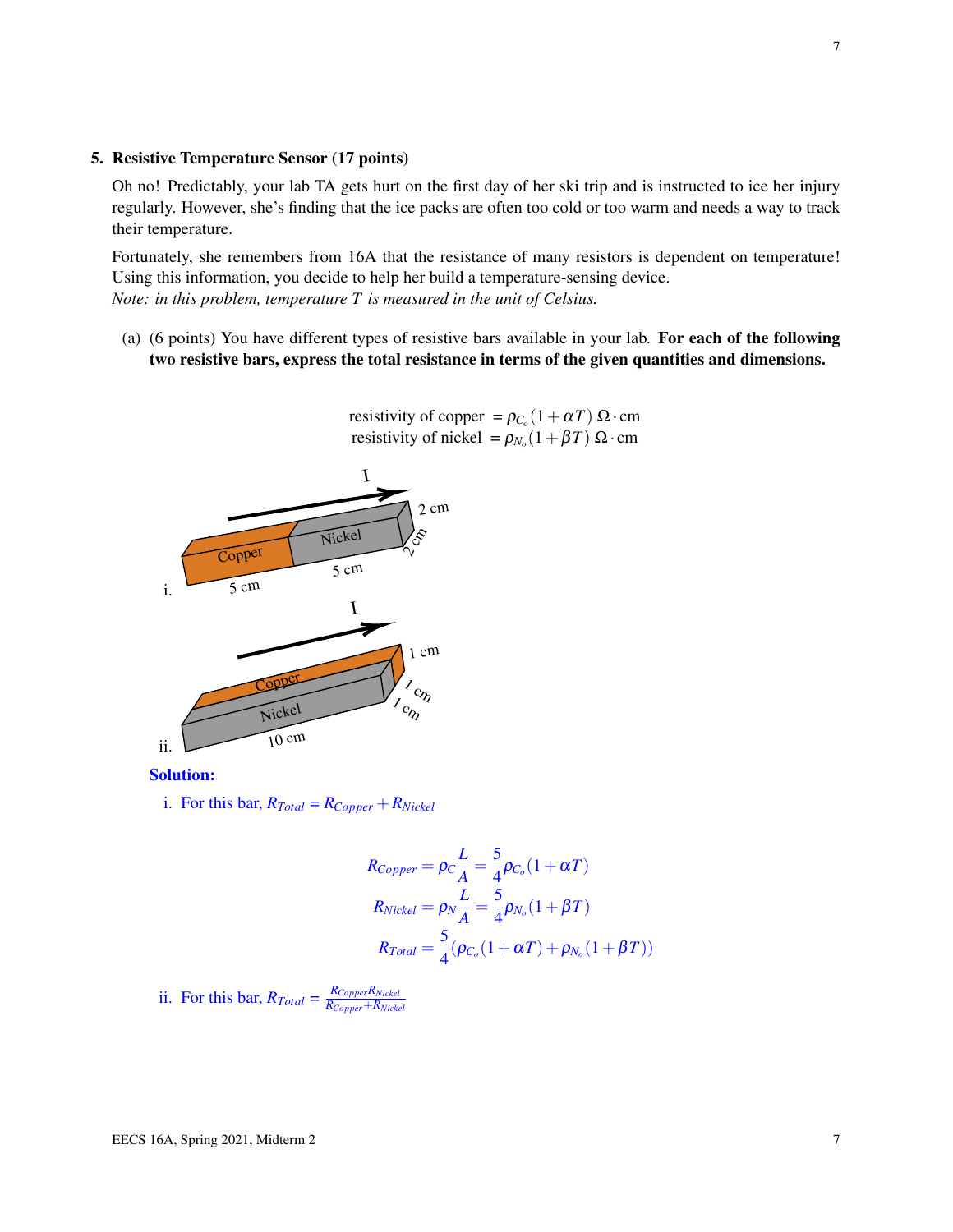$$
R_{Copper} = \rho_C \frac{L}{A} = 10 \rho_{C_o} (1 + \alpha T)
$$
  
\n
$$
R_{Nickel} = \rho_N \frac{L}{A} = 10 \rho_{N_o} (1 + \beta T)
$$
  
\n
$$
R_{Total} = \frac{10(\rho_{C_o} (1 + \alpha T))(\rho_{N_o} (1 + \beta T))}{\rho_{C_o} (1 + \alpha T) + \rho_{N_o} (1 + \beta T)}
$$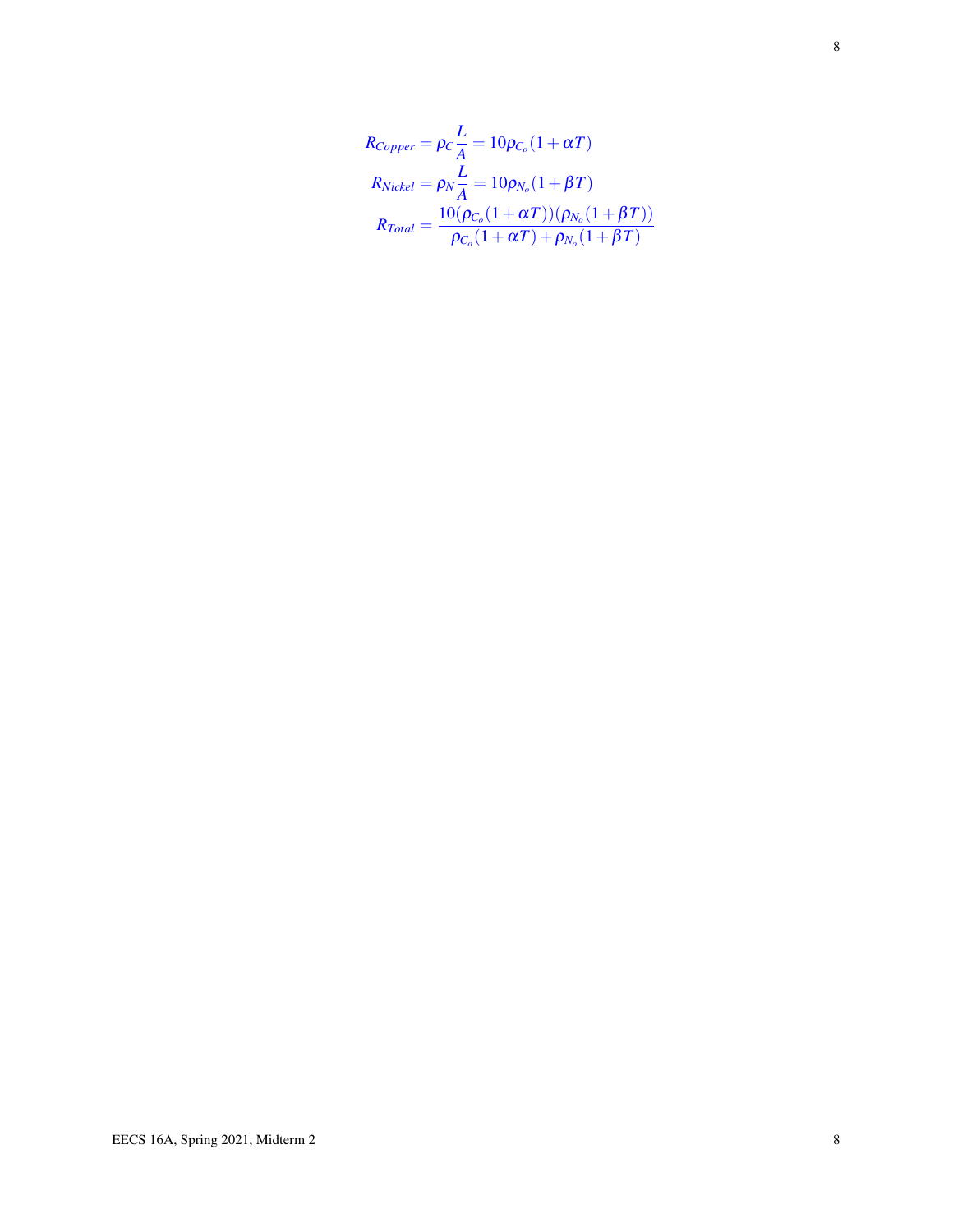<span id="page-8-0"></span>(b) (5 points) You have the following circuit that has a temperature dependent resistive bar  $R<sub>T</sub>$  and a resistor with fixed resistance  $R_f$ . For this part only, assume  $V_s = 5$  V,  $R_f = 4$  k $\Omega$ , and  $R_T$  has resistivity  $\rho_T = 100(1+0.01T) \ \Omega \cdot \text{cm}$  and cross-sectional area  $A = 1 \text{ cm}^2$ .



Figure 5.1: Circuit diagram for parts (b) and (c).

You want to be able to measure temperature *T* within the range  $-10\degree C \leq T \leq 30\degree C$ . You also want to limit the current flow through the resistive bar to be no more than 1 mA. Find the minimum length of the resistive bar *R<sup>T</sup>* such that the current limit is met for *all* temperatures in the specified range. **Solution:** Since  $V_s = 5$  V, to have a maximum current of 1 mA, the minimum total resistance should be 5 kΩ.

The total resistance in this circuit is  $R_f + \rho_T \frac{L}{A} = R_f + 100(1 + 0.01T)\frac{L}{A}$  $\frac{L}{A}$ , which increases with temperature, so the lowest total resistance occurs when the temperature is −10°C. Therefore,

$$
R_{Total} \ge R_f + 100(1 + 0.01 \times -10)\frac{L}{A} = 4 \text{ k}\Omega + 90 \Omega \cdot \text{cm} \frac{L}{1 \text{ cm}^2} \ge 5 \text{ k}\Omega
$$
  

$$
L \ge \frac{1000}{90} \text{ cm}
$$
  

$$
L_{min} = \frac{100}{9} \text{ cm} \approx 11.1 \text{ cm}
$$

- (c) (6 points) Next, you are tasked with measuring the voltage across *R<sup>T</sup>* .
	- i. Draw how you would attach an *ideal* voltmeter to the circuit in Figure [5.1,](#page-8-0) in order to measure the voltage across  $R_T$ .
	- ii. Instead of an ideal voltmeter, you only have a practical voltmeter that can be modeled as an ideal voltmeter coming with a parallel internal resistance *Rint*, shown below. You connect the practical voltmeter to the same two nodes where you would attach the ideal voltmeter. Assuming  $R_T =$ 1000 Ω for this part, determine the minimum value of  $R_{int}$  such that the equivalent resistance across the voltmeter is no less than 99% of *R<sup>T</sup>* .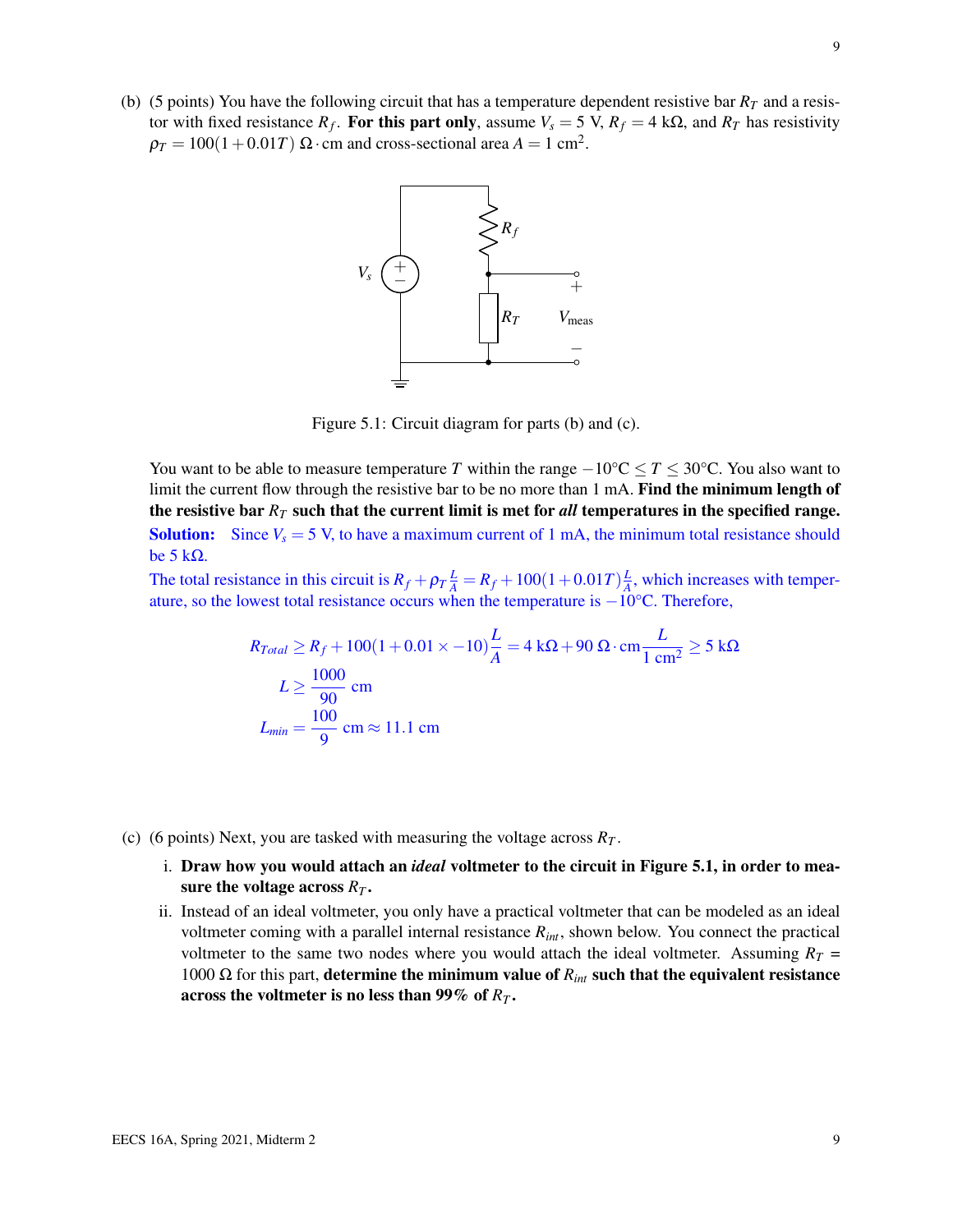

Solution: Attach an ideal voltmeter:



For a practical voltmeter, the equivalent circuit is:



We find  $R_{eq}$  and set it to be equal to  $0.99R_T$ .

$$
R_{eq} = \frac{R_T R_{int}}{R_T + R_{int}}
$$
  
0.99R<sub>T</sub>(R<sub>T</sub> + R<sub>int</sub>) = R<sub>TH</sub>  
0.99(R<sub>T</sub> + R<sub>int</sub>) = R<sub>int</sub>  
R<sub>int</sub> =  $\frac{0.99R_T}{0.01}$   
R<sub>int</sub> = 99000 Ω = 99 kΩ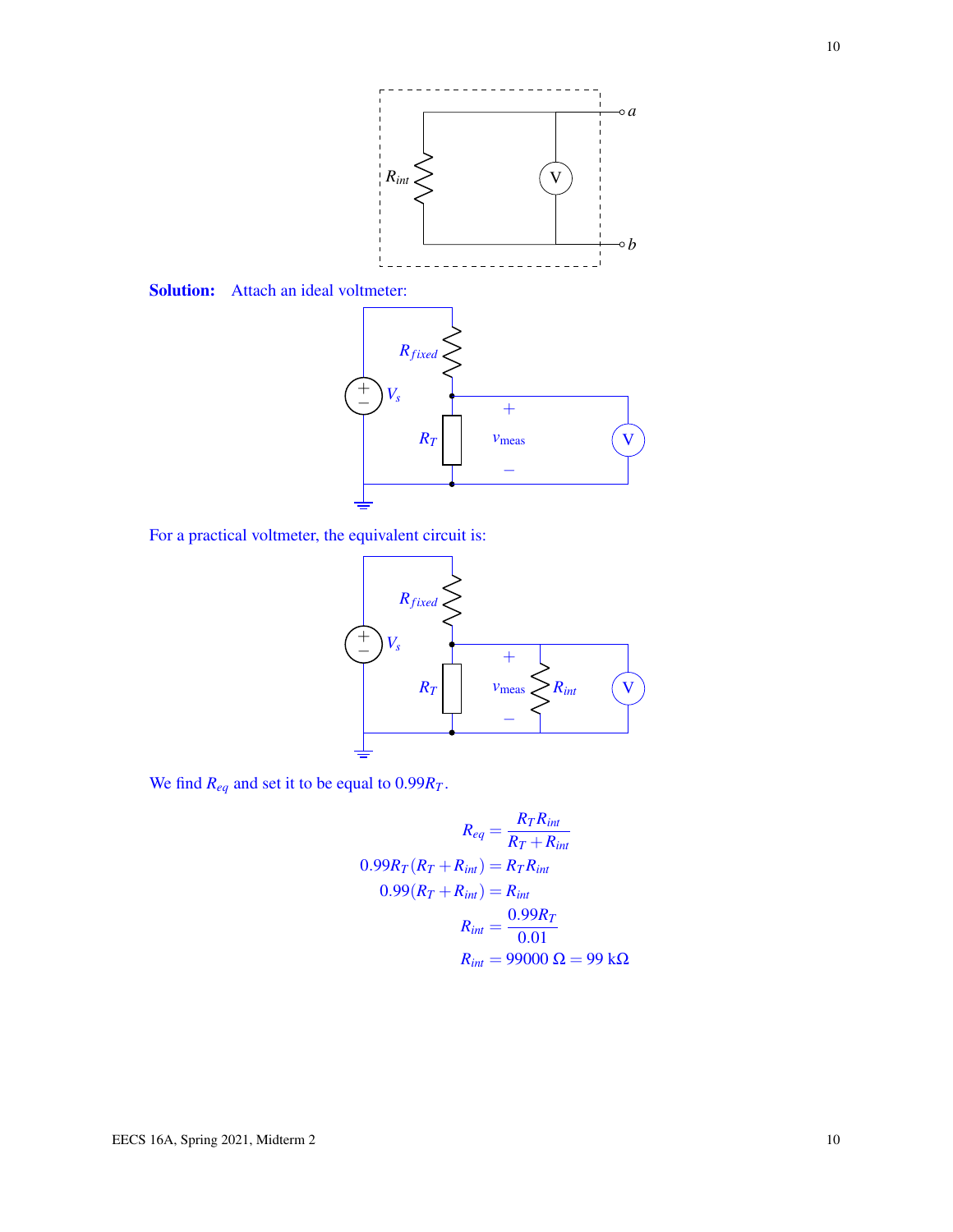#### 6. Data Conversion Circuits (22 points)

(a) (4 points) Photonic circuits use light to communicate. We still need to convert the light into electricity by a photodiode to process it. We can model the photodiode as a current source *I<sup>s</sup>* . Sometimes it is necessary at the receiver side to adjust the transmitted voltage level *Vout*, and one way to do this is using a voltage source *Vbias*. Consider this simple photonic receiver circuit:



**Using** *superposition***, solve for the voltage**  $V_{out}$  in terms of  $I_s$ ,  $V_{bias}$ ,  $R_s$ , and  $R_b$ . Show your work. **Solution:** First turn off the current source and turn on the voltage source. The circuit is an open circuit now, so  $V_{out,1} = V_{bias}$ . Then turn off the voltage source and turn on the current source, the current in the circuit is  $I_s$ , so  $V_{out,2} = I_s R_b$ . By superposition,  $V_{out} = V_{out,1} + V_{out,2} = V_{bias} + I_s R_b$ .

(b) (4 points) The previous receiver circuit may have problems with loading. Instead, we may use an op-amp, such as in this circuit:



Calculate the voltage at the output  $V_{out}$  in terms of  $I_s$ ,  $V_{bias}$ , and  $R$ . Show your work. You will not receive full credit for directly copying a formula from your cheat sheet.

**Solution:** All the current  $I_s$  goes through the resistor, so the voltage drop on the resistor is  $V_R = -I_sR$ . From our golden rules, the voltage of the negative terminal of the op-amp must be *Vbias*. Therefore,

$$
V_{out} = V_{bias} + V_R = V_{bias} - I_s R
$$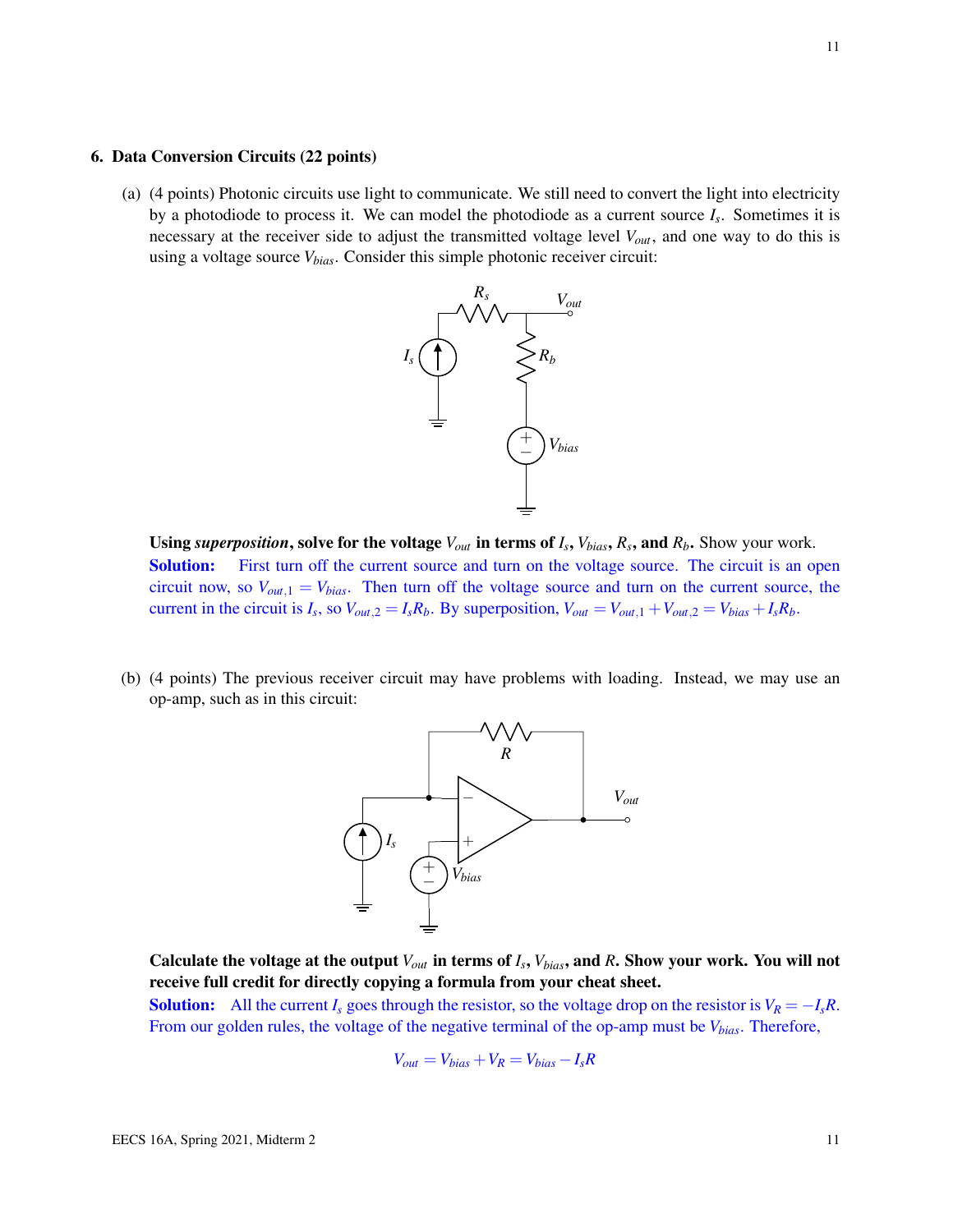

Note that there are *N* resistors and *N* switches in the circuit. Depending on some input digital code, one of the switches is closed, connecting the output to some node in the resistor ladder. If only the *i*th switch is closed ( $0 \le i \le N - 1$ ), what is the output voltage  $V_{out}$  in terms of  $V_{DD}$ , *i*, *N*,

and *R*?

Solution: This is similar to our touchscreen problem. We can divide the resistor ladder into a top and bottom, then count up the number of resistors we have that form the top and bottom.

$$
V_{out} = \frac{R_{bot}}{R_{top} + R_{bot}} V_{DD}
$$
  
= 
$$
\frac{iR}{iR + (N - i)R} V_{DD}
$$
  
= 
$$
\frac{i}{N} V_{DD}
$$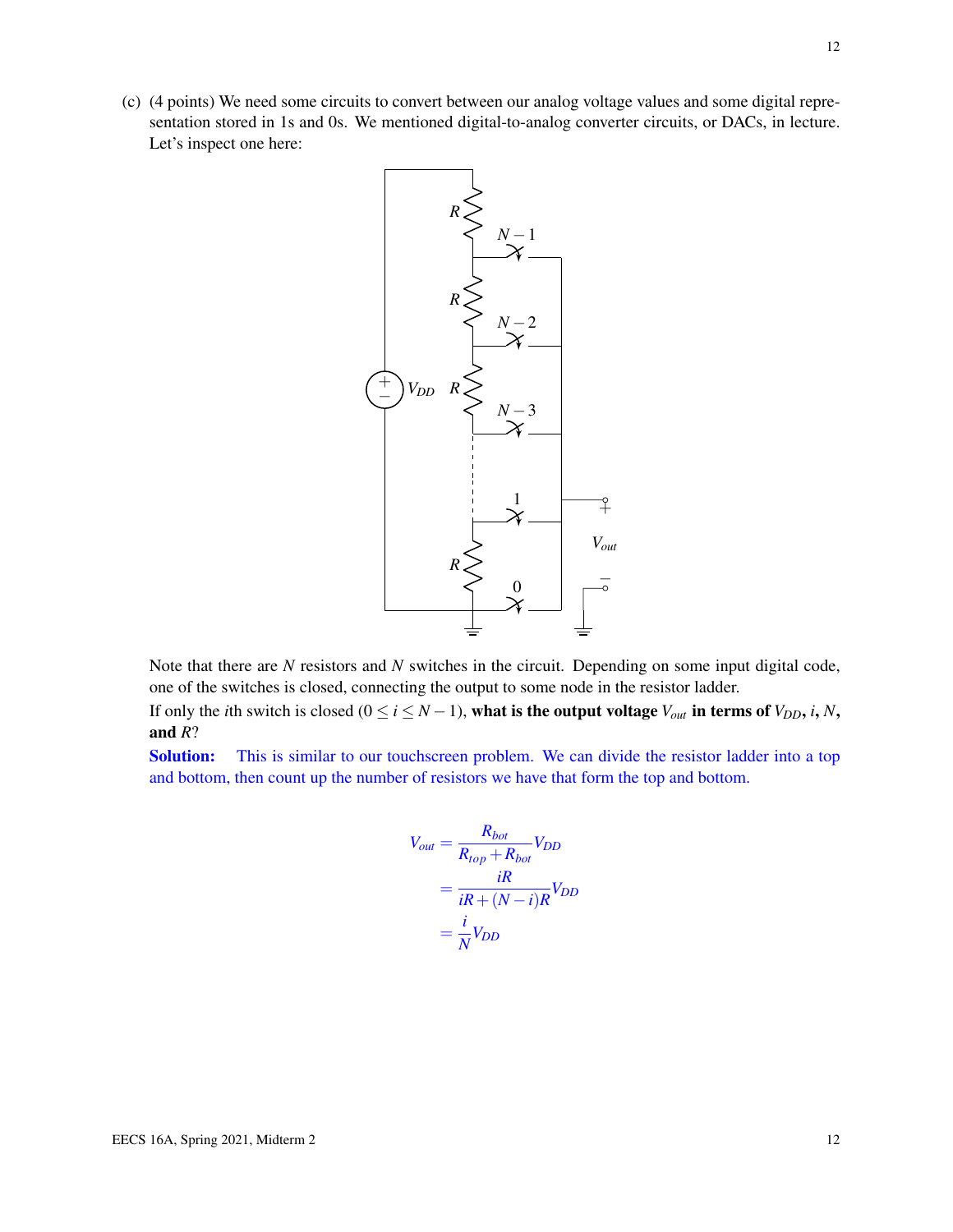

*Note: The red wires in the diagram are regular wires, but have been colored to show that they do not touch the crossing black wires.*

The resistor ladder gives us a set of reference voltages to compare against. We use a set of comparators to compare the input voltage *Vin* against these reference levels, and we get out a corresponding digital code  $b_0$ ,  $b_1$ , and  $b_2$ .

Assume that  $V_{DD} = 1$  V, and that the comparators are connected to rails  $V_{DD} = 1$  V and  $V_{SS} = 0$  V. If  $V_{in}$  is 0.3 V, what are the outputs  $b_0$ ,  $b_1$ , and  $b_2$ ?

**Solution:** The reference voltages for the comparators, from bottom to top, are  $\frac{1}{4}V_{DD} = 0.25$  V, 1  $\frac{1}{2}V_{DD} = 0.5$  V, and  $\frac{3}{4}V_{DD} = 0.75$  V. Each comparator checks if  $V_{in}$  is greater than the reference voltage, outputing  $V_{DD}$  if it is greater and  $V_{SS}$  if not. We are given  $V_{in} = 0.3$  V, so  $b_0 = V_{DD} = 1$  V,  $b_1 = V_{SS} = 0$  V,  $b_2 = V_{SS} = 0V$ .

If you left your answer in terms of 1s and 0s, i.e.  $b_0 = 1, b_1 = 0, b_2 = 0$ , we will accept that for full credit.

13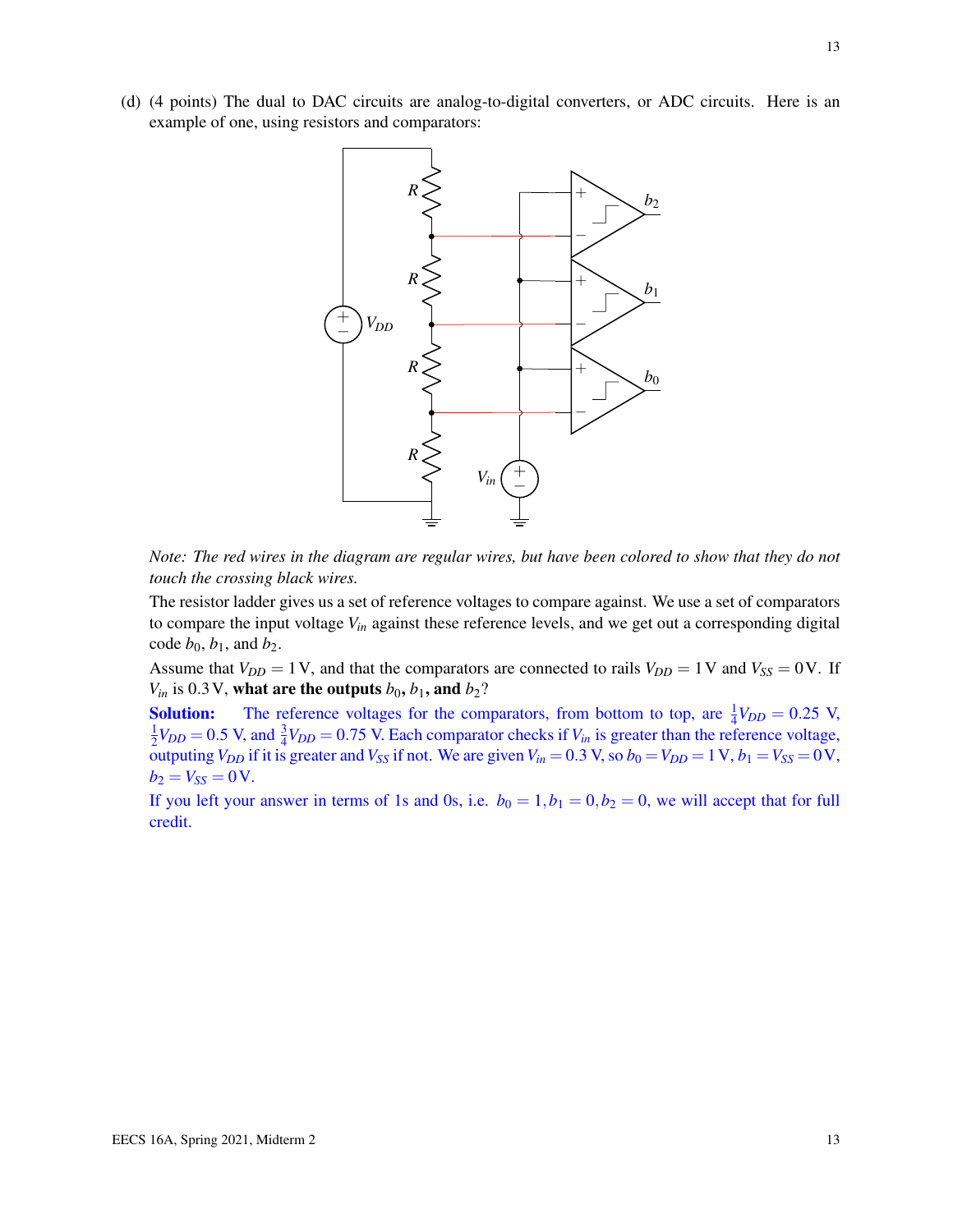(e) (6 points) These DAC and ADC circuits help us represent numbers using voltage values. We would like to build some blocks that let us compute, e.g. add and multiply, with these numbers. We call this "analog computing," and we saw an example of this previously in the "artificial neuron" circuit. These analog compute circuits have potentially massive speed benefits over comparable digital compute circuits. (Take EECS151 and EE140 for more details).



Consider one such compute circuit below, the differential amplifier. This is a common circuit in audio amplifiers but is also a useful tool for mathematical computing. Find the output  $V_{out}$  in terms of  $V_1$ ,  $V_2$ ,  $R_1$ , and  $R_2$ .



**Solution:** Let's approach this problem with superposition. First we turn off  $V_2$  and keep  $V_1$  on. Note that we have no current flowing through the resistors at the positive terminal, so we effectively have ground at that node. Thus, this is just an inverting amplifier:

$$
V_{out} = -\frac{R_2}{R_1}V_1
$$

Next, we turn off  $V_1$  and keep  $V_2$  on. We have two things happening in this circuit. The first pair  $R_1$ and  $R_2$  connecting  $V_2$  to the positive terminal form a resistive voltage divider. Then the op-amp and the feedback  $R_1$  and  $R_2$  form a non-inverting amplifier:

$$
V_{out} = \frac{R_2}{R_1 + R_2} \frac{R_1 + R_2}{R_1} V_2 = \frac{R_2}{R_1} V_2.
$$

Adding these together, we get:

$$
V_{out} = -\frac{R_2}{R_1}V_1 + \frac{R_2}{R_1}V_2 = \frac{R_2}{R_1}(V_2 - V_1)
$$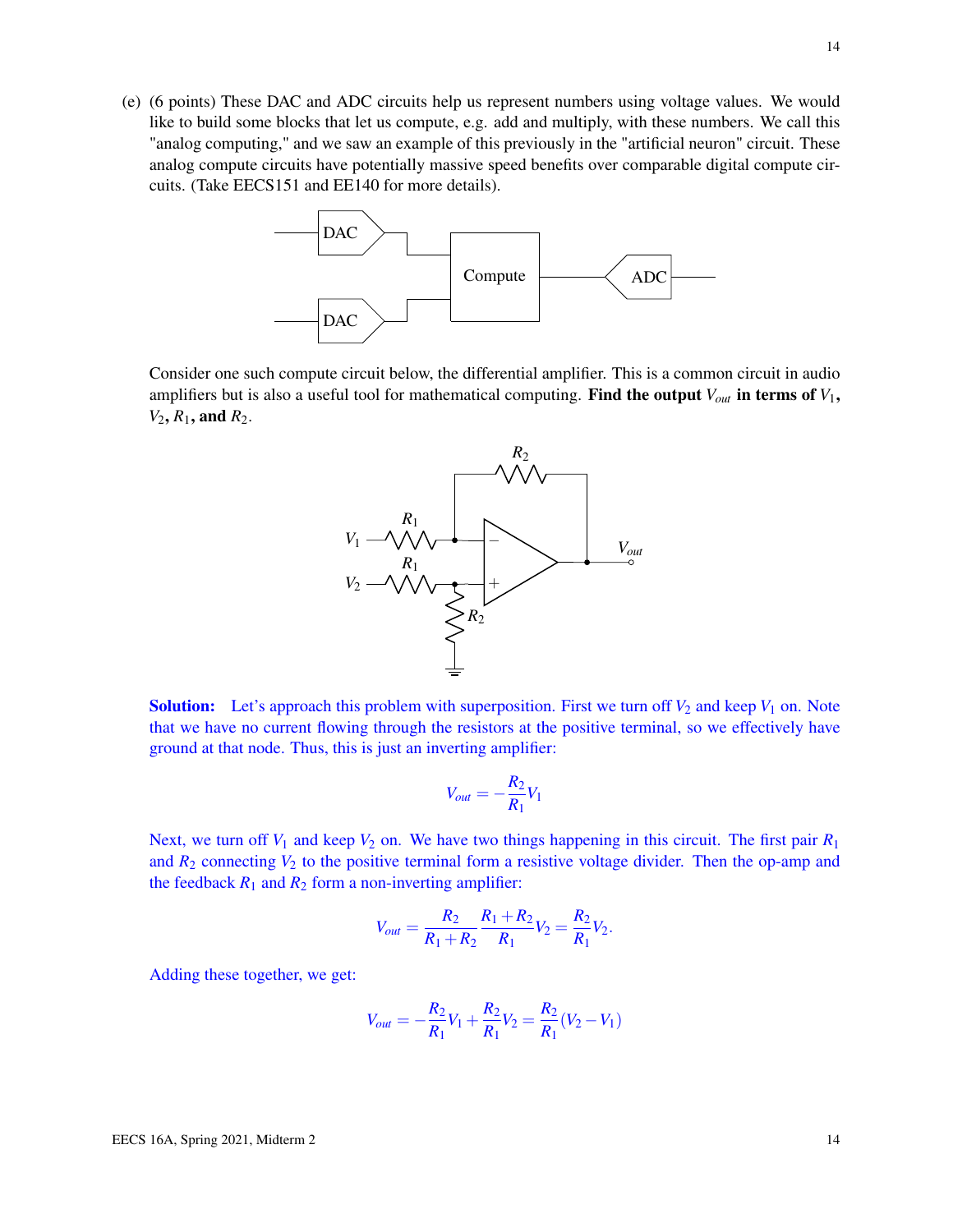# 7. Aid to the Resistance (13 points)

The main ship of the Resistance Fleet is in trouble! They have recruited you to help fix the issue. The on-board technicians have determined that the resistor grid in the main console is faulty (one of the resistors must be fried). It is your job to replace the grid with something of equivalent resistance. However, because of severe budget cuts in the Resistance's EE department, you can only use a single resistor connected between nodes *A* and *B* to replace the resistor grid. The technicians hand you the diagram below of what the resistor grid looked like. All resistors in the diagram have resistance value *R*.



(a) (5 points) Find the equivalent resistance of the following piece of the resistor grid between nodes *A* and *B* in terms of *R*.

*Hint: If a resistor has no current flowing through it, what is it equivalent to?*



**Solution:** By symmetry, we can argue that the voltage across the horizontal resistor is 0, i.e. there is no current flowing through the horizontal resistor (recall our resistor grid model for the resistive touch screen). Because of this, we can model the horizontal resistor as an open circuit without changing the behavior of the resistor grid, giving us the equivalent circuit below: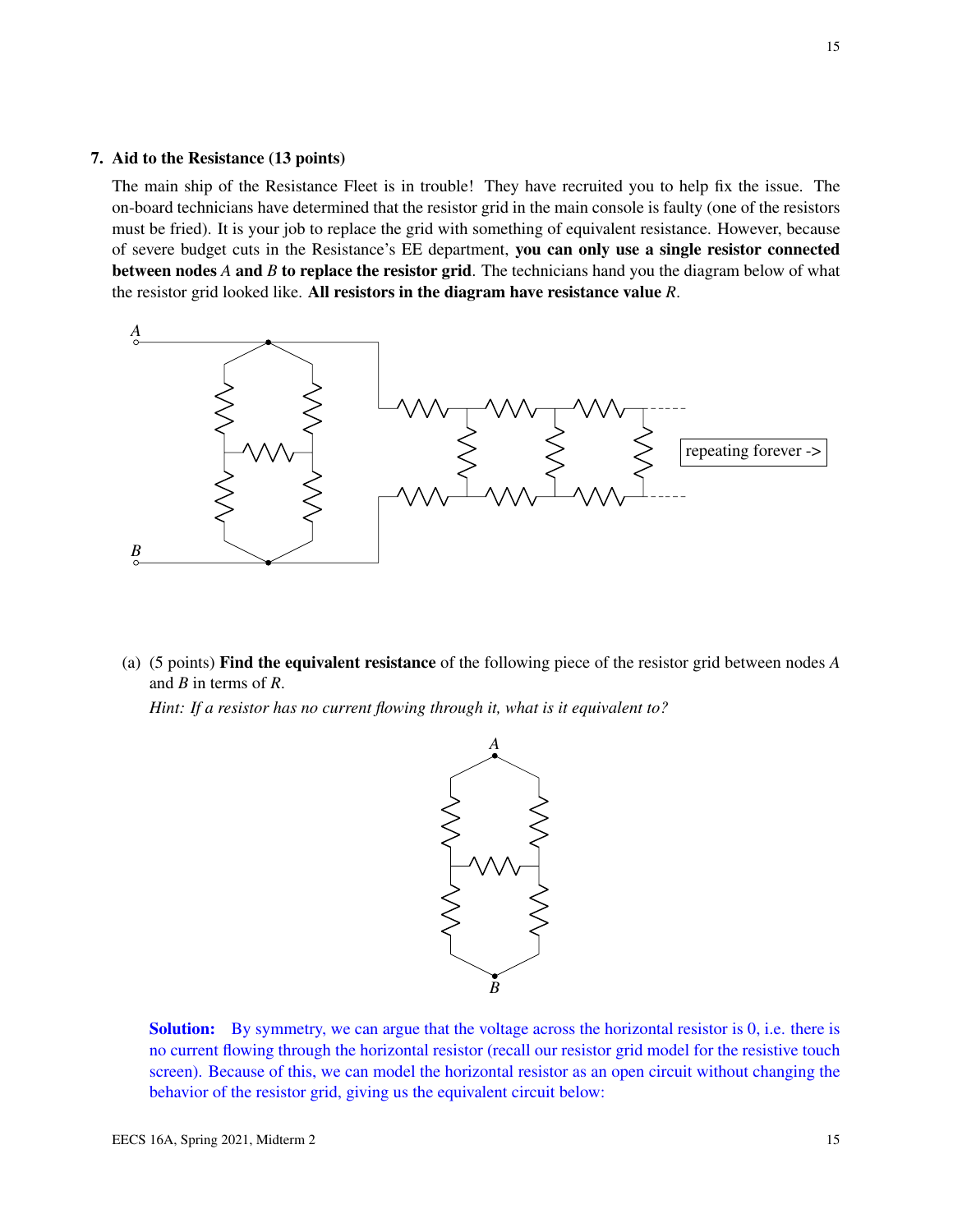

The equivalent resistance of this portion is:

$$
R_{eq} = \frac{(2R)(2R)}{2R + 2R} = R.
$$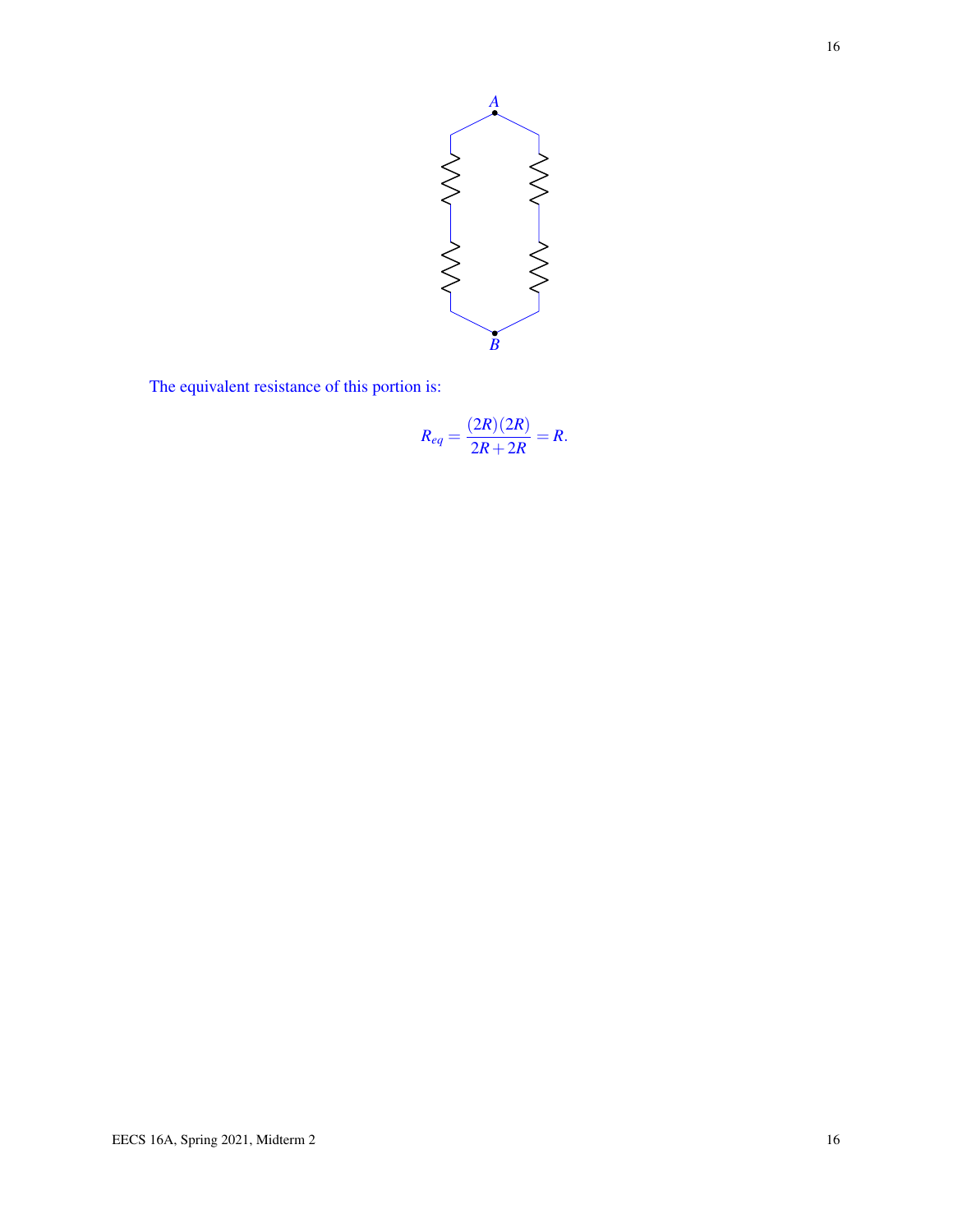(b) (5 points) Find the equivalent resistance of the following piece of the resistor grid between nodes *A* and *B* in terms of *R*.

*Hint: (i) Because the pattern is infinite, the equivalent resistance of the circuit in the red box and the equivalent resistance of the circuit in the blue box are equal.*

*(ii) The solutions to the quadratic equation*  $ax^2 + bx + c = 0$  *are*  $\frac{-b \pm \sqrt{b^2 - 4ac}}{2a}$  $\frac{2a}{2a}$ .



Solution: The hint points us to the below equivalent circuit:



We can now set up an equation for *Req* in terms of itself:

$$
R_{eq} = R + R || R_{eq} + R
$$
  
\n
$$
R_{eq} = 2R + \frac{RR_{eq}}{R + R_{eq}}
$$
  
\n
$$
R_{eq} - 2R = \frac{RR_{eq}}{R + R_{eq}}
$$
  
\n
$$
RR_{eq} = (R_{eq} - 2R)(R + R_{eq})
$$
  
\n
$$
0 = R_{eq}^2 - 2RR_{eq} - 2R^2
$$
  
\n
$$
R_{eq} = \frac{2R \pm \sqrt{4R^2 + 8R^2}}{2}
$$
  
\n
$$
R_{eq} = \frac{2R \pm \sqrt{12R^2}}{2}
$$
  
\n
$$
R_{eq} = R \pm \sqrt{3}R
$$
  
\n
$$
R_{eq} = (1 + \sqrt{3})R
$$

Notice that we took the positive solution because resistance cannot be negative.

(c) (3 points) Suppose the equivalent resistance for the piece of resistor grid in part (a) is  $\alpha R$ , and the equivalent resistance for the piece of resistor grid in part (b) is  $\beta R$ , where  $\alpha$  and  $\beta$  are known real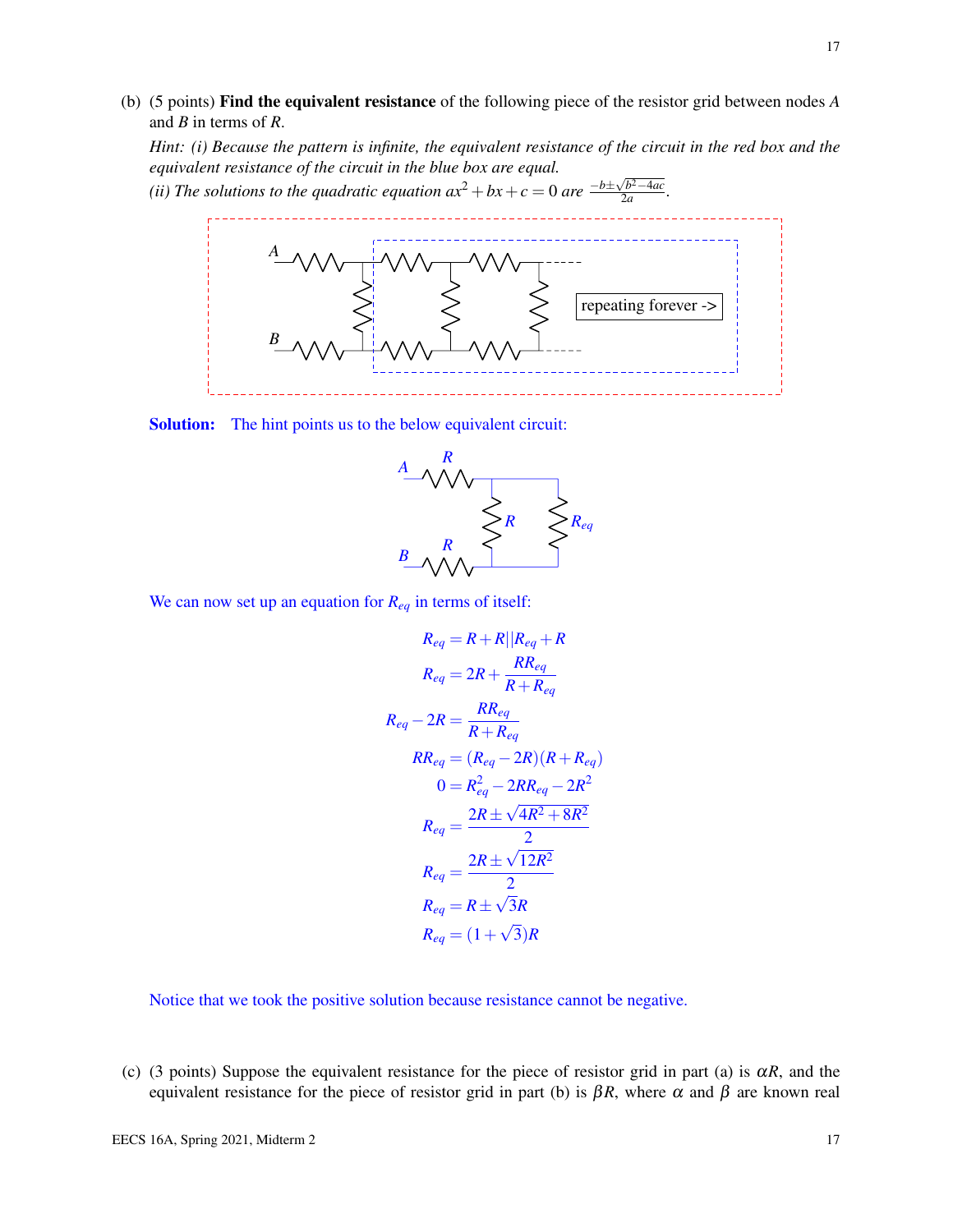Solution: The pieces we see above are put in parallel in the final resistor grid, making the equivalent resistance of the entire grid:

$$
R_f = \frac{R_{eq_a}R_{eq_b}}{R_{eq_a} + R_{eq_b}} = \frac{\alpha\beta}{\alpha + \beta}R
$$

In order to replace the resistor grid, we would need to purchase a resistor of resistance *R<sup>f</sup>* , as specified above.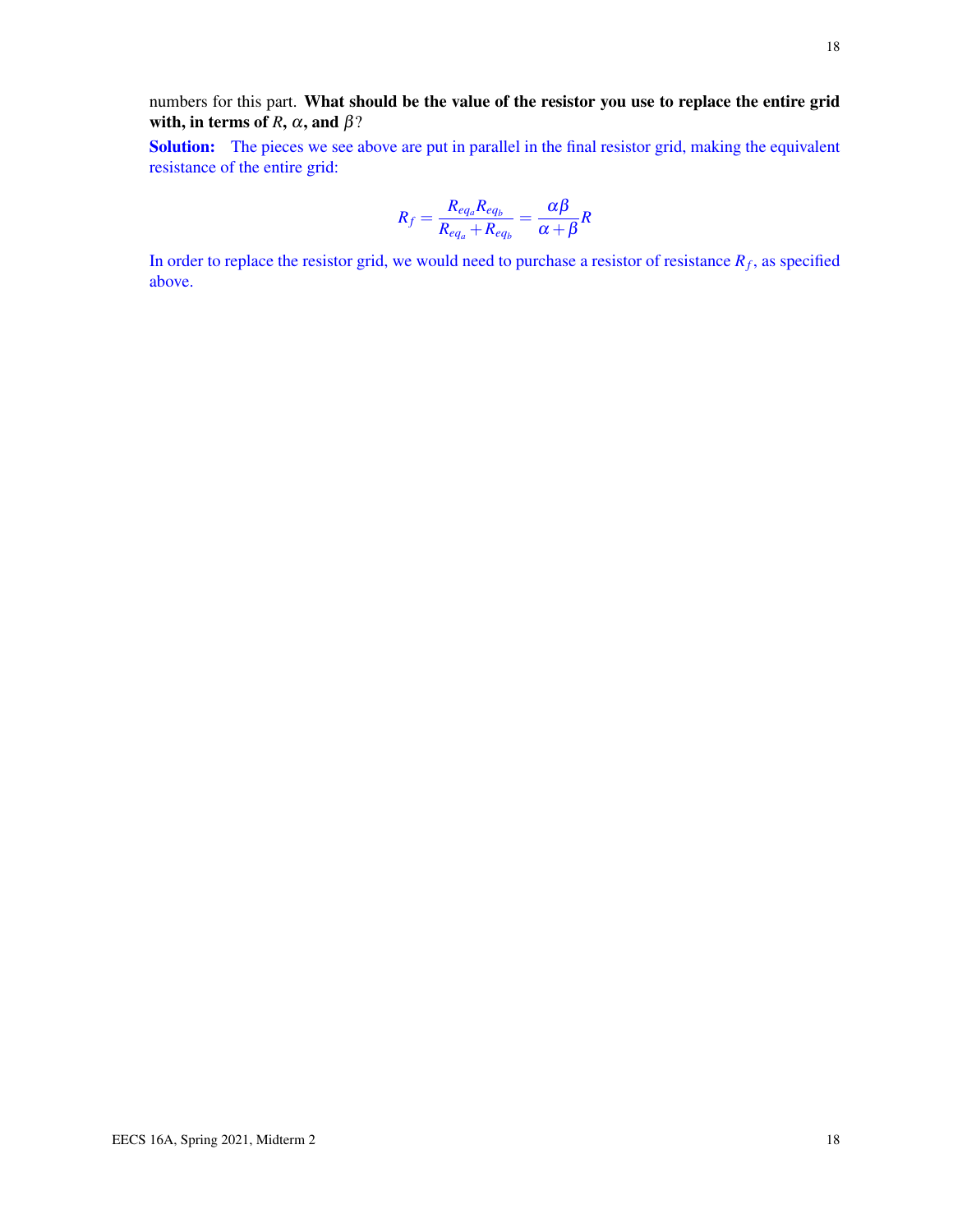## 8. Explosive Tesla Coil!! (19 points)

Renowned as the father of alternating current technology, the brilliant Nikola Tesla created countless inventions which were truly beyond his time. One of such inventions was the Tesla Coil, a device that could continuously generate safe lightning! While we do not yet have all the background knowledge needed for the full circuitry, we can still make an effective model of this device with a capacitor network.

Loosely stated, the Tesla coil circuit charges up a specially-designed, massive capacitor (labeled  $C_T$  here) until it reaches a certain threshold of charge. The effective capacitor model is shown in Figure [8.1,](#page-18-0) where  $V<sub>S</sub>$  is the charging voltage source, each *C* are identical charge-loading capacitors, and *C<sup>T</sup>* is the capacitor that models our Tesla Coil.

The capacitor  $C_T$  charges over a repeated series of cycles. Each cycle involves two stages:



- Stage  $A$  The  $\phi_B$  switches in Figure [8.1](#page-18-0) open and then the  $\phi_A$  switches close. In this stage the loading capacitors *C* are charged by *V<sup>s</sup>* .
- <span id="page-18-0"></span>• Stage  $B$  – The  $\phi_A$  switches in Figure [8.1](#page-18-0) open and then the  $\phi_B$  switches close. In this stage the loading capacitor *C* charges are shared with the Tesla coil capacitor  $C_T$ .



Figure 8.1: Tesla coil effective circuit model.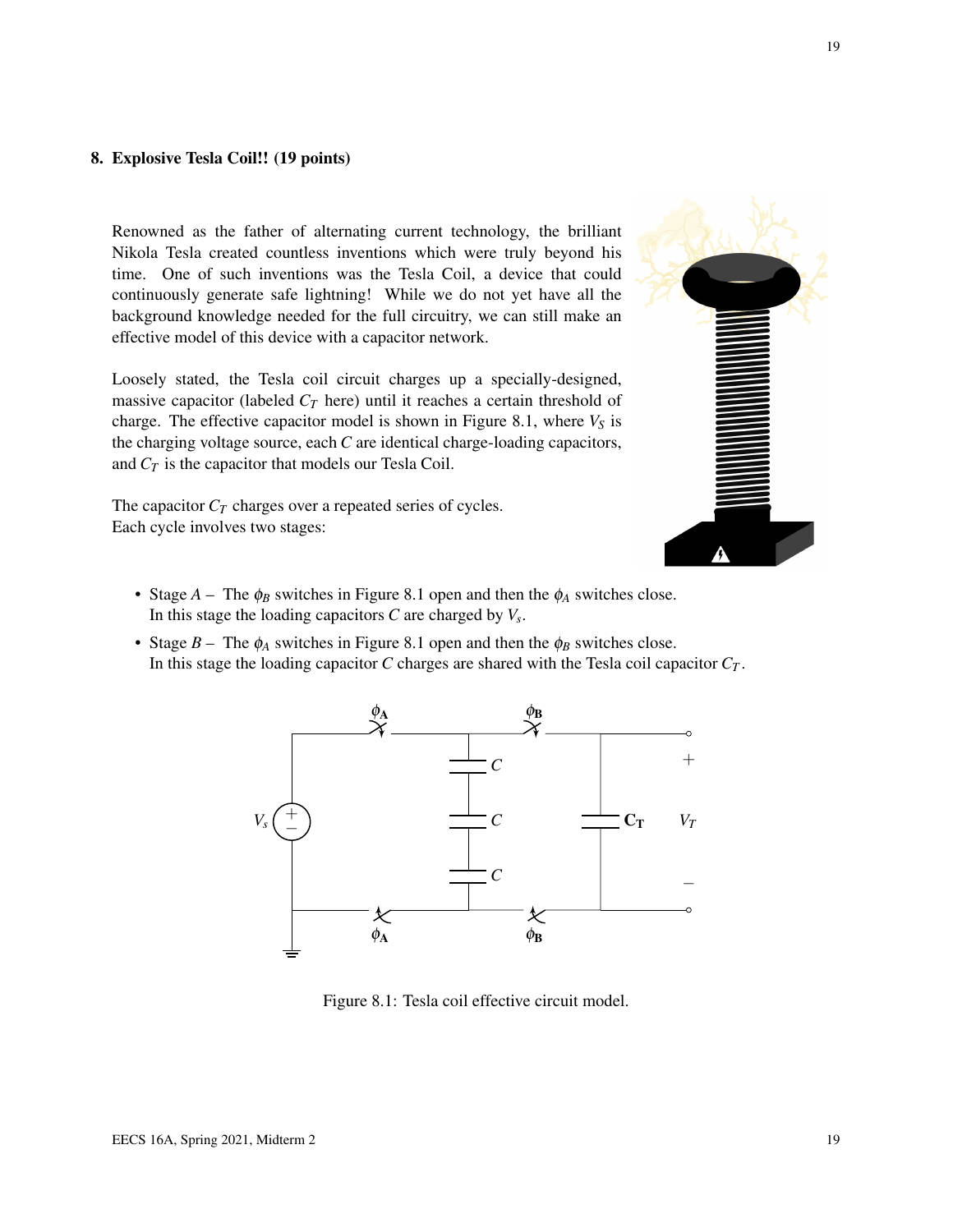(a) (4 points) Draw the equivalent circuit diagram for each stage (*A* and *B*). To receive full credit, make sure each diagram you draw has only the relevant circuit elements, i.e. the diagram should not include any elements that are not connected in a closed circuit. Solution:

The following circuit diagrams are drawn:



(b) (3 points) If we would like to model the three identical loading capacitors as a single equivalent capacitor labeled  $C_L$ , what value should we choose for  $C_L$  to ensure that the circuit has the same behavior? Your answer should be in terms of *C*. Solution:

One can use the equivalent series equation twice to determine this value:

$$
C_L = \left( \left( \left( \frac{1}{C} + \frac{1}{C} \right)^{-1} \right)^{-1} + \frac{1}{C} \right)^{-1} = \left( \frac{1}{C} + \frac{1}{C} + \frac{1}{C} \right)^{-1} = \left( \frac{3}{C} \right)^{-1} = \frac{C}{3}
$$

(c) (6 points) Suppose that all capacitors in the device start off without any charge. Compute the charge  $Q_T$  and the voltage  $V_T$  across the Tesla coil capacitor  $C_T$  after the circuit completes a cycle (going from stage *A* to stage *B*).

All final solutions should be in terms of the known circuit constants  $(V_s, C, \text{ and } C_T)$ .

*Hint: You may use the simplified equivalent loading capacitor model C<sup>L</sup> through your work, then plug C back in at the end.*

Solution:

From our setup in (a), we first determine the charge  $Q_L^{(A)}$  $L^{(A)}$  on the loading capacitor  $C_L$  after stage A: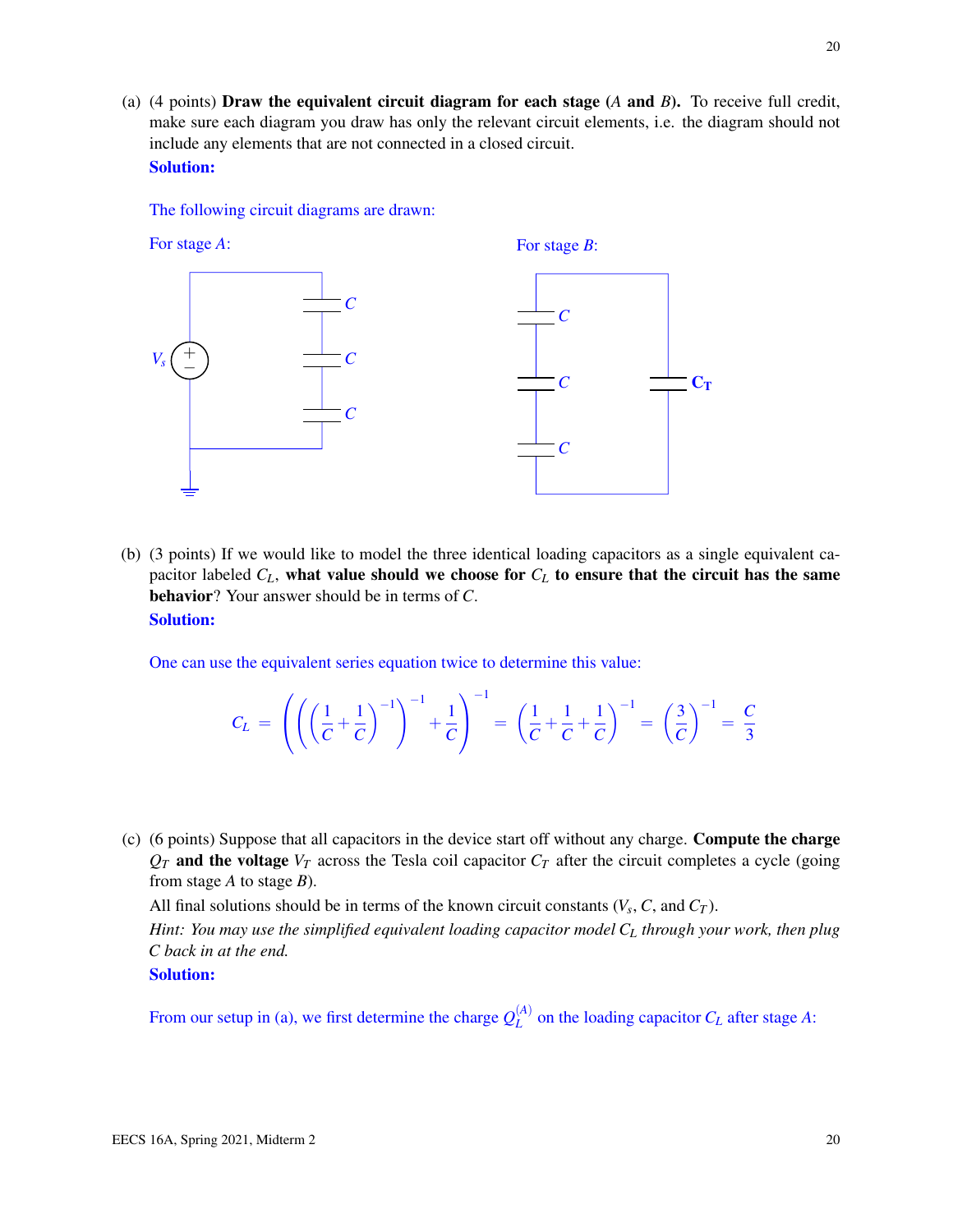

Next we transition to stage *B* and recognize that the total charge on the upper node is  $Q_L^{(A)}$  $L^{(A)}$ . From here we can identify the voltage *V<sup>T</sup>* by assembling the equivalent capacitance that this charge resides on, which is just  $C_L$  and  $C_T$  in parallel.



$$
C_{eq} = C_L + C_T
$$

Lastly we determine  $V_T$ , and consequently  $Q_T$ :

$$
V_T = \frac{Q_L^{(A)}}{C_{eq}} = V_s \left(\frac{C}{C + 3C_T}\right)
$$

$$
Q_T = C_T V_s \left(\frac{C}{C + 3C_T}\right)
$$

- (d) (6 points) Now suppose that the Tesla coil capacitor  $C_T$  starts with an initial charge  $Q_0$ , which was collected as a result of previous cycles.
	- i. Compute the charge  $Q_T$  and the voltage  $V_T$  across the Tesla coil capacitor  $C_T$  after the circuit completes a cycle (going from stage *A* to stage *B*). For simplicity, you can assume the loading capacitors still start off without any charge.
	- ii. Compute the ratio  $\sigma$  of energy stored on  $C_T$  before and after this cycle (so  $\sigma = E_{\text{after}}/E_{\text{before}}$ ). You can get partial credit for writing the expressions for  $E_{before}$  and  $E_{after}$ .

At which value of initial charge *Q*<sup>0</sup> do we no longer add energy to the coil after a cycle?

All final solutions should be in terms of the known circuit constants  $(V_s, C, C_T,$  and  $Q_0$ ). *Hint: It may be helpful to simplify the final answer of* σ *in the form:*

$$
\sigma = \left(\frac{3\left(\frac{C_T}{C}\right)+\_\_\_\_}{3\left(\frac{C_T}{C}\right)+\_\_\_\right)^2}
$$

*where the \_\_\_ spaces are yet to be discovered by you!*